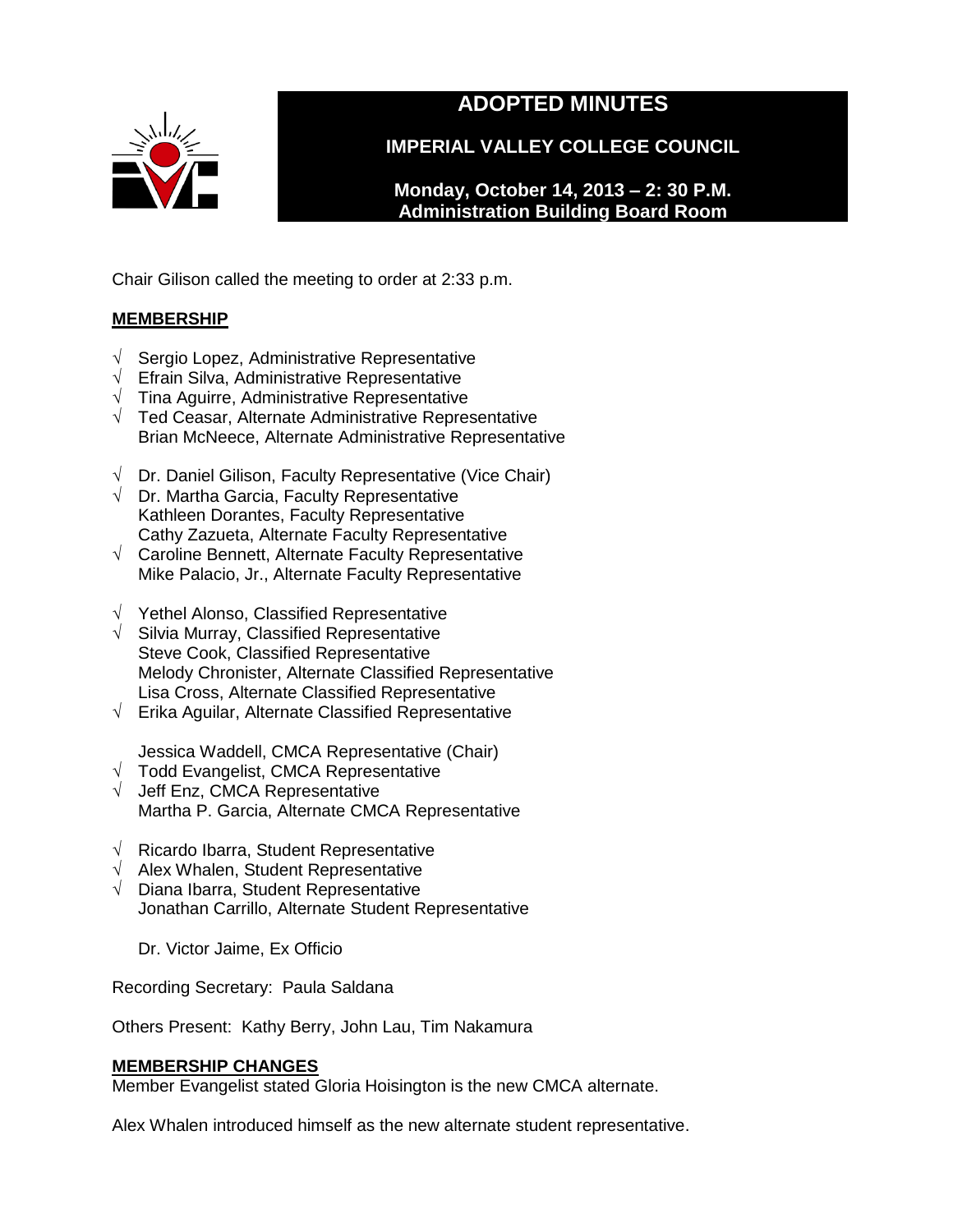#### **PUBLIC COMMENT**

 $VP$  Berry stated the  $40<sup>th</sup>$  Year Nursing Celebration on Saturday night was a nice event.

Director Evangelist stated the event was well-attended with over 150 guests.

# **APPROVAL OF MINUTES DATED SEPTEMBER 23, 2013**

M/S/C Lopez/Evangelist to approve the minutes as presented.

#### **Motion carried.**

#### **AREA REPORTS/UPDATES**

#### **College Council Report – Daniel Gilison**

Chair Gilison reported as follows:

- He and Vice Chair Alonso would be meeting with Dr. Jaime to continue discussions on future College Council agenda items.
- He created draft Campus Hour/Professional Development Standing Rules which have been reviewed by Executive Council. Committee to start in short time frame.

# **Measure J and L Report – John Lau**

VP Lau reported as follows:

- Construction coming to an end this year the new building and renovation of the 900 building would be the last projects for about four years.
- Repayment of short term TRAN due next year. He explained that due to the decline in property values, repayment of the TRAN would include raising taxes \$6 a year/\$.50 a month on \$100,000; however, this would mean a savings of over \$100 million to taxpayers.

# **Program Review Update – Ted Ceasar**

VP Berry reported as follows:

- SPOL would be implemented for data only in November.
- SPOL Committee met today and set out the planning framework.
- SPOL training would begin in November for all other staff involved in the budget planning process.

#### **Budget Update/Financial – John Lau**

VP Lau reported as follows:

- Budget and Fiscal Planning meeting scheduled on October 23<sup>rd</sup>. Discussion would include:
	- $\circ$  Recommendation to President Jaime on how to fund reserves to meet the 16% target adopted by the Board of Trustees.
	- $\circ$  How to fund OPEB, a long-term liability related to lifetime benefits offered to retirees.
	- o Creating an accelerated timeline for the budget.
	- o Providing learning seminars for the committee.

# **ASG President Update – Ricardo Ibarra**

ASG President Ibarra reported as follows:

- Held Health Fair last week; Planned Parenthood provided free STD testing.
- Dia de Los Muertos Art exhibit took place last week.
- ASG leaving for CSAU this weekend.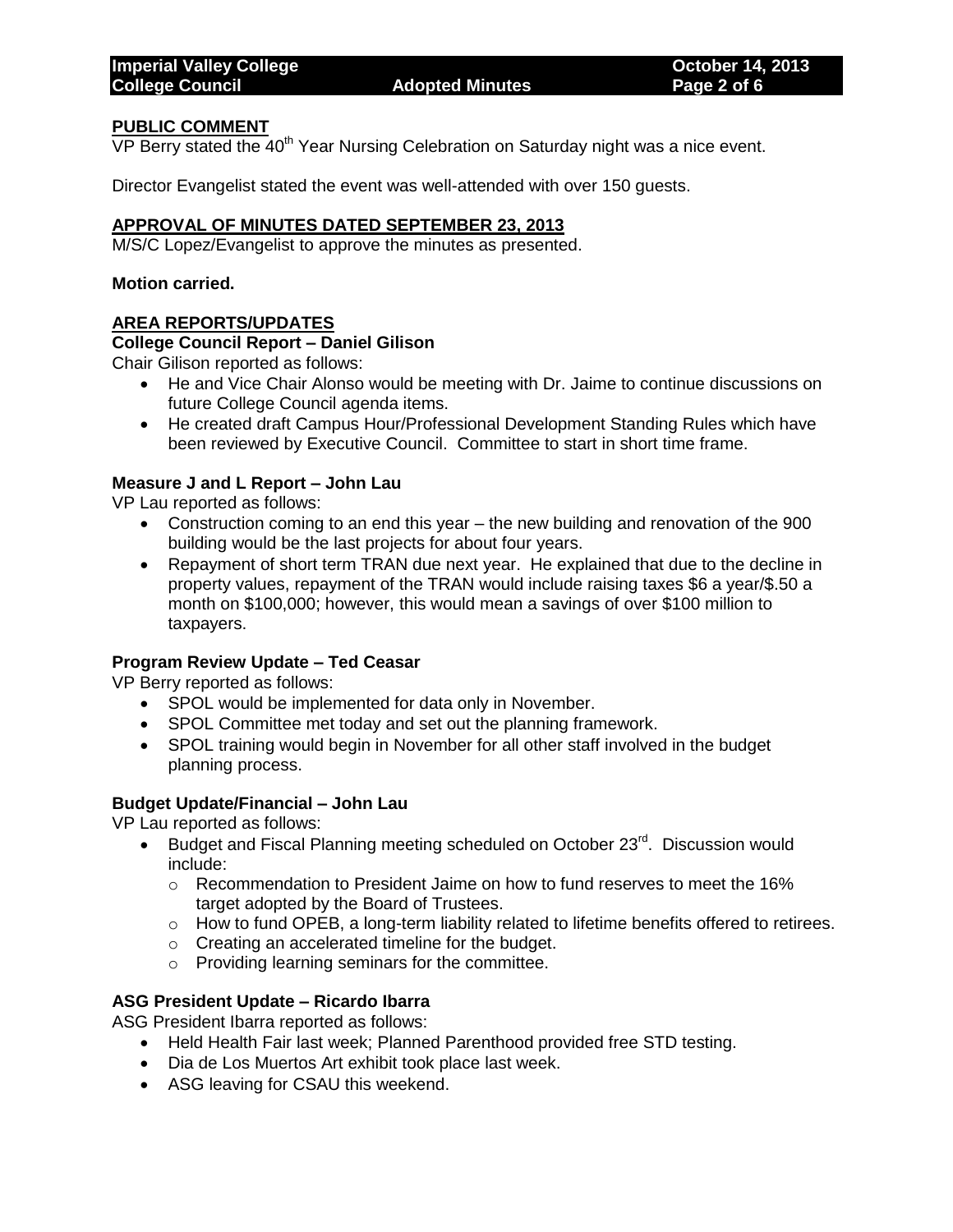# **President's Update – Victor Jaime**

Chair Gilison stated Dr. Jaime would not be attending the meeting; however, he left a written report to present, as follows:

- **Visioning Forums:**
	- $\circ$  To date we have had a total of seven visioning forums at the following locations:
		- On-campus during campus hour
		- **El Centro**
		- **Calipatria**
		- **Imperial**
		- **Brawley**
		- **-** Holtville
		- Winterhaven
	- o Future visioning forums scheduled through the first week in November:
		- **Seeley**
		- Westmorland
		- Niland
		- Calexico
		- **Heber**
		- On-campus in the evening

Information from these visioning sessions will drive our next three-year strategic plan.

# **CCLC Workshop**

- $\circ$  Imperial Valley College proposal to provide a workshop at the CCLC (Community College League of California) conference in late November. The workshop topic is: "Imperial Valley College Achieves Collective Fiscal Vision". This workshop will focus on the work consulting with FCMAT and our own START committee in order to address many recommendations made to address our Fiscal challenges. The panel discussion will include FCMAT staff, Dr. Victor Jaime, Superintendent/President Imperial Valley College; Jerry Hart, President of the ICC Board of Trustees; Dr. Martha Garcia, Chair of the START committee.
- **President's Update**
	- o You will notice something new on the President's Update. We have a section called "State Updates". This section will highlight current State issues affecting California Community Colleges.
- **Accreditation Update:**
	- o Various Standards committees are meeting in order to respond to ACCJC.
- **START Committee:**
	- $\circ$  The START Committee charged with recommending tasks for the implementation of the FCMAT recommendations have resumed meeting after a break in summer. Updated Task sheets and timelines are forwarded to the Executive Council for review and implementation.

# **SUB-COMMITTEE REPORTS**

### **Competitive Athletics Committee – Jim Mecate**

Chair Gilison stated Eric Lehtonen, reporting for Jim Mecate, was unable to attend the meeting due to illness.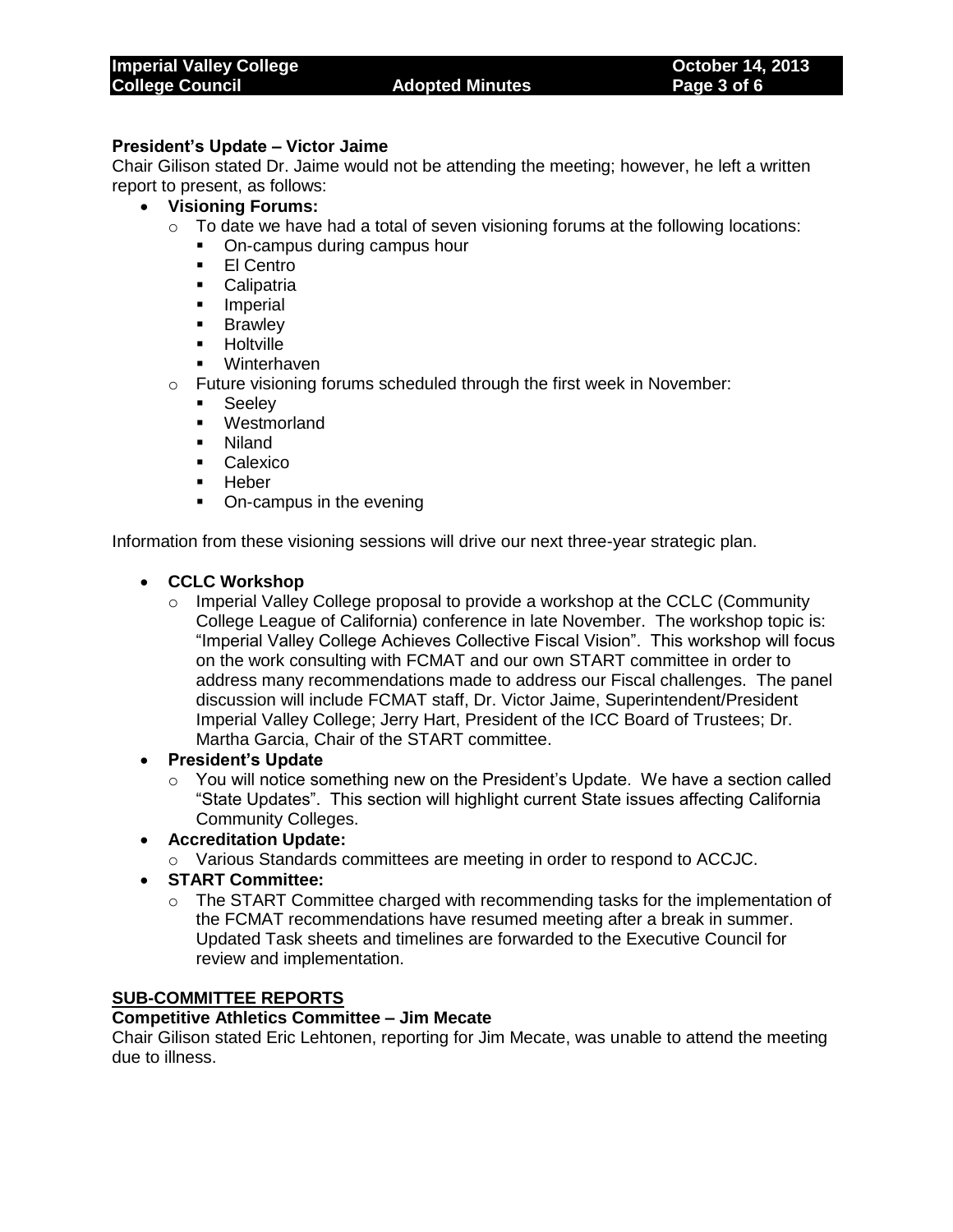### **Environmental Health & Safety Committee – Tim Nakamura**

Director Nakamura reported as follows:

- The committee attempted to meet two weeks ago; however, was unable to make quorum.
- The Academic Senate is helping with the recruitment of faculty membership.

#### **Facilities and Environmental Improvement Committee – Jeff Enz**

Member Enz stated the committee is in the process of restructuring and working through the recommendations provided by Chair Gilison. He said he would report back in the near future.

#### **Public Relations & Marketing Committee – Efrain Silva**

Member Silva stated he had nothing new to report; the committee would be meeting tomorrow.

#### **Student Affairs Committee – Sergio Lopez**

Member Lopez reported as follows:

- The committee met last week and reviewed its Mission Statement; elected Jeff Beckley to chair the Disciplinary Appeals Committee; reviewed the Student Complaint Policy.
- Two disciplinary hearings are scheduled this afternoon.

#### **OTHER COMMITTEE REPORTS**

#### **Academic Senate – Daniel Gilison**

Chair Gilison reported as follows:

- The Senate approved two action items at its last meeting:
	- o Approval of the 2014-15 Academic Calendar.
	- o Approval of the New Faculty Orientation Committee.

#### **Budget and Fiscal Planning Committee – Martha Garcia**

Member Garcia reported as follows:

- The committee would be reviewing any budget variances in a single budget of either 3% of entire budget or \$10,000. If any discrepancies existed, the committee would be requesting more details concerning those changes.
- The committee would be reviewing the budget calendar at its next meeting.
- The committee would be receiving training regarding the budget.

#### **Technology Planning Committee – Jeff Enz**

Jeff Enz reported as follows:

- Committee met last week; discussion included:
	- o January through December 2014 Work and Task Lists.
	- $\circ$  Recommendations from the STAC meeting held the week before regarding booths and posters on campus to inform students about new technology on campus.
- Hoping to approve 2014 Technology Plan at the following committee meeting.
- Announced an IT outage is planned for December  $18<sup>th</sup>$ ; due to the construction in the 900 building, the data room would need to be offline. He stated the duration of the outage is unsure at this time, but estimated five days.

VP Lau stated that a more definitive timeframe regarding the shutdown would be provided at the next College Council meeting.

#### **Accreditation/CART Committee – Kathy Berry**

VP Berry reported as follows:

- The teams are at various stages in responding to the ACCJC recommendations.
- Reiterated the importance of linking planning to institution goals.
- First drafts are due in 16 days.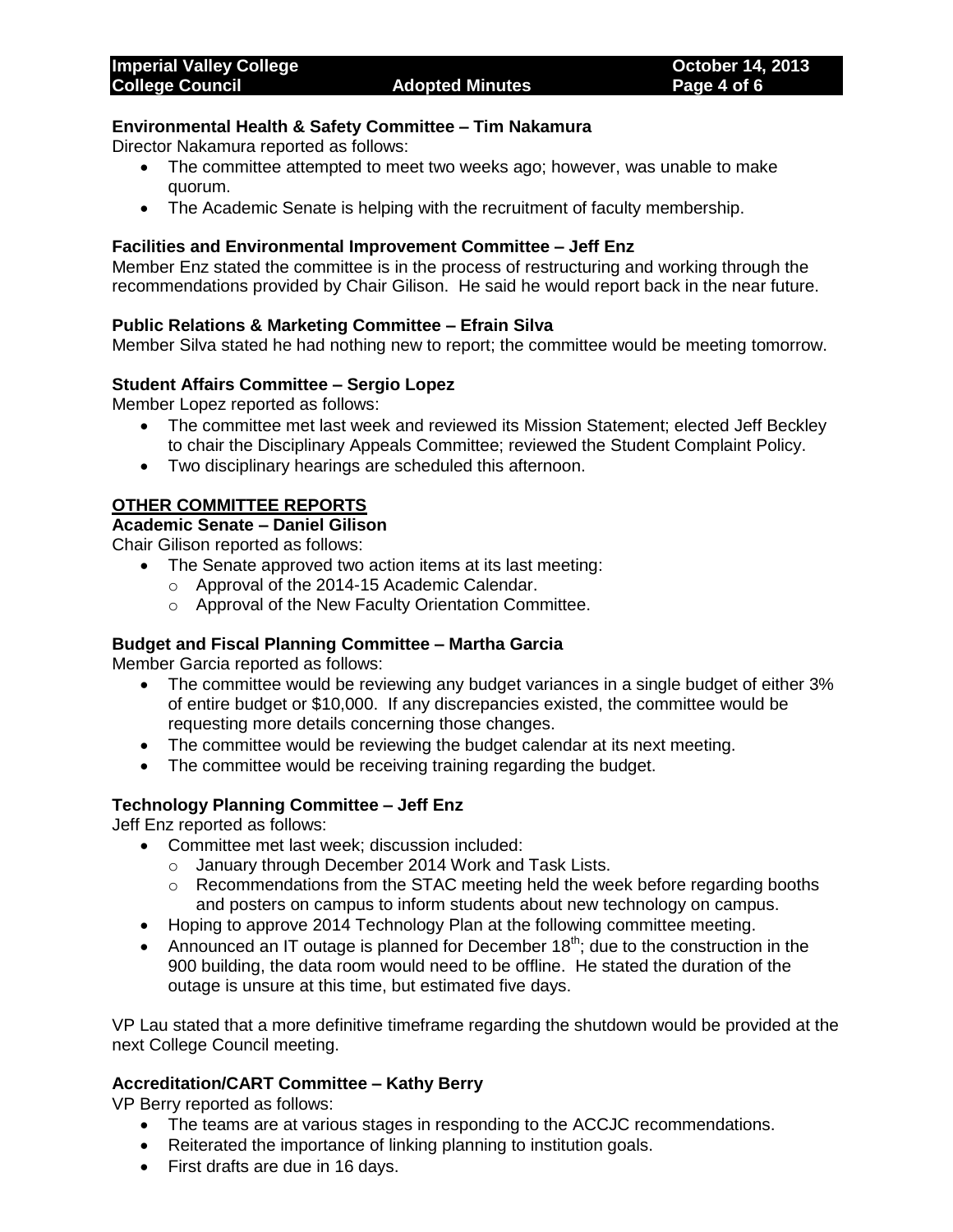- Second drafts are due in November.
- In early January, the report would begin to make its way through the various participatory governance groups.
- $\bullet$  Final report must be at the ACCJC by March 1st.

# **Staffing Committee – Travis Gregory**

Dean Gregory was not present at the meeting.

# **DISCUSSION AND INFORMATION ITEMS**

# **1. Subcommittee reporting – Daniel Gilison**

Chair Gilison stated this item would always be item No. 1. He reviewed the updated information he had received from some of the subcommittees, including a review of the College Council subcommittee websites and the lack of information therein. He reiterated that the websites must be updated for accreditation purposes.

Lengthy discussion ensued regarding an evaluation of each subcommittee, including its needs and roles in determining whether or not it is relevant.

Chair Gilison stated he would be sending an email to all subcommittee chairs asking them to update their websites and that he and Vice Chair Alonso would be discussing the matter with President Jaime.

# **2. Campus Hour and Professional Development Committee – Daniel Gilison**

Chair Gilison presented as follows:

- Announced the new Campus Hour and Professional Development Committee which had been voted on and approved by the College Council to start in Spring of 2013.
- He created a draft of the committee Standing Rules which were presented and approved by Executive Council.
- He highlighted the Standing Rules including the committee structure, which would consist of 2 members and 1 alternate from each constituency group: faculty, classified staff, classified managers/confidential, students, and administrators. He stated the Academic Senate would appoint the faculty; CSEA would appoint classified staff; students would be appointed by the ASG; the administrators would be appointed by the Administrative Council; and CMCA/Confidentials would seek volunteers within their group.
- Hoping to have the first committee meeting by the end of November.
- The committee chair would be an administrator appointed by President Jaime.

Dean Ceasar stated that one of the functions of the committee should be to develop a Professional Development Plan, and that the plan be consistent with the Educational Master Plan.

# **3. Evacuation Drill and Campus Safety Awareness Day – Tim Nakamura**

Director Nakamura presented as follows:

- As part of the Great California Shakeout, IVC will conduct two evacuation drills on Thursday, October 17, 2013, at 10:17 a.m. and 7:17 p.m.
- Drills should last no more than 15-20 minutes.
- Alarms would sound off, signaling everyone to evacuate.
- Everyone should take their personal belongings with them when evacuating their area.

Chair Gilison asked if the evacuation drill announcement would be heard through the classroom telephones.